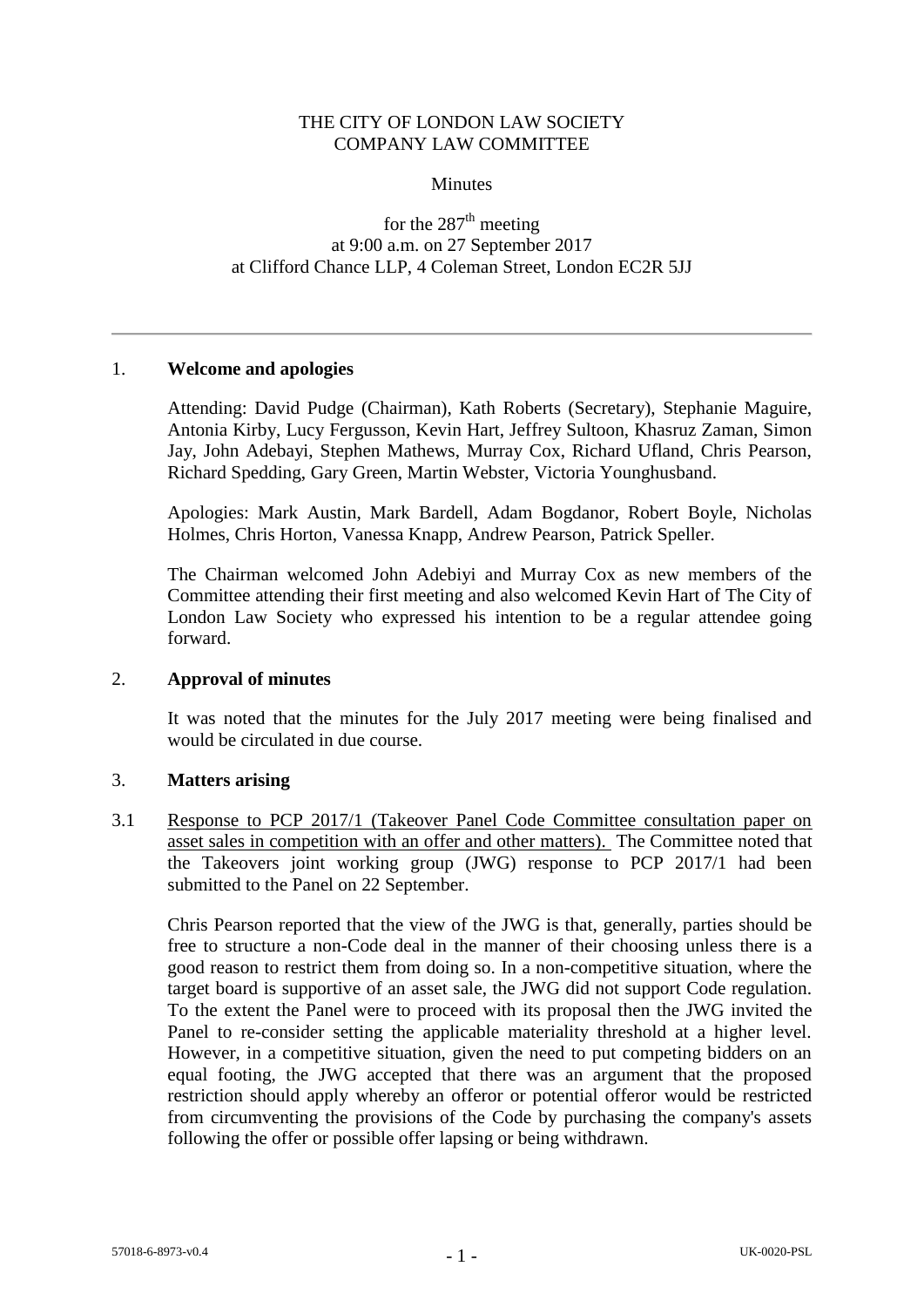The JWG's submission also questions the rationale for certain of the proposals in PCP 2017/1 relating to requiring a target to obtain separate independent financial advice and to publish a circular in relation to proposed actions under Rule 21.1, as proposed to be amended.

The Committee noted that the Panel had published PCP 2017/2 on statements of intention and related matters (see item 4.5 below). Chris Pearson confirmed that the JWG would review PCP 2017/2 and prepare a response.

## 3.2 Brexit: Repeal Bill:

- (a) The Committee noted that on 30 August 2017, the Financial Markets Law Committee published a letter addressed to the Ministry of Justice that highlights issues of legal uncertainty arising out of clause 3 of the European Union (Withdrawal) Bill in relation to direct EU legislation forming part of domestic law on and after exit day provided that it is 'operative immediately before exit day'.
- (b) The Committee noted that on 7 September 2017, the Law Society published a briefing that outlines its views on the EU (Withdrawal) Bill and its wider priorities for Brexit, calling for the Government to provide clarity around the use of delegated powers, to place greater emphasis on the devolved administrations and to seek transitional arrangements.
- 3.3 Response to CP 17/21 (FCA consultation paper on the proposal to create a new premium listing category for sovereign controlled companies). The Committee noted that a draft response to CP 17/21 has been prepared by Richard Ufland and is with the Joint Listing and Prospectus Rules Working Party for review.
- 3.4 MAR Q&A. The Committee noted that the CLLS/LSCLC MAR Q&A was updated on 21 July 2017 to include a note to state that Q&A7 is being revised in the light of updated Q&A7.7 in ESMA's Q&A on MAR published on 6 July 2017 as ESMA's views in Q&A7.7 were incompatible with the CLLS/LSCLC MAR Q&A. The revised version of the Q&A7 is still in draft.

## 3.5 Fourth Anti-Money Laundering Directive (MLD):

The Committee noted the following:

- (a) The publication on 20 July 2017, by HM Treasury of a consultation on draft regulations which give powers and responsibilities to the Office for Professional Body Anti-Money Laundering Supervision (OPBAS, the proposed new money laundering and terrorist financing watchdog to be created within the FCA) to supervise professional body anti-money laundering supervisors.
- (b) The publication on 24 July 2017, by the FCA of a consultation seeking views on OPBAS. The consultation proposes text for a specialist sourcebook for professional body anti-money laundering supervisors that will set out expectations in relation to anti-money laundering supervision. The FCA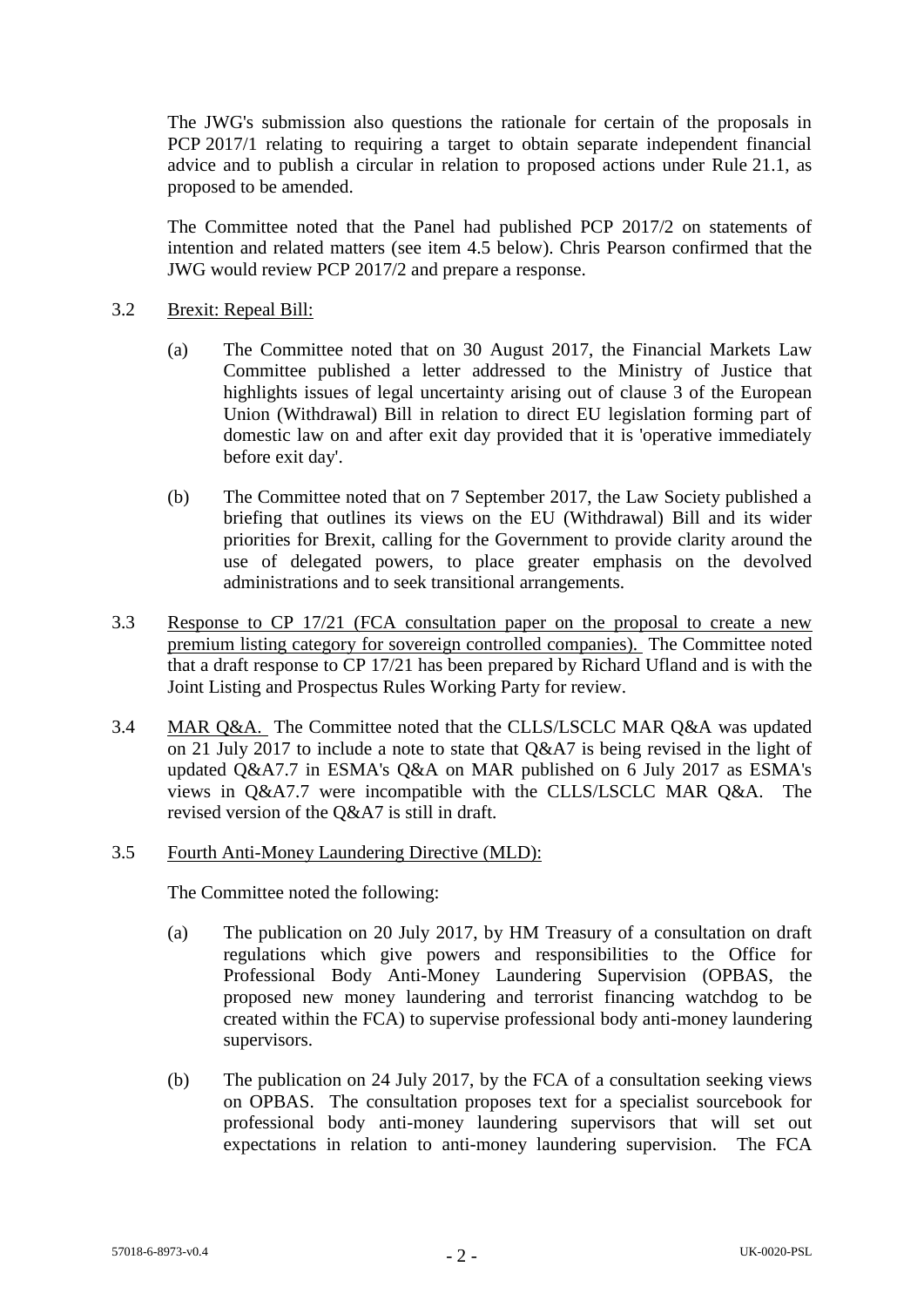anticipates that OPBAS will be up and running by the beginning of 2018. The consultation closes on 23 October 2017.

(c) The publication on 19 September 2017, by the Legal Sector Affinity Group (the anti-money laundering supervisory authority for the legal sector) of draft anti-money laundering guidance. It is subject to approval by HM Treasury, which is expected later this year, and so may be subject to change. Once it has been approved by HM Treasury, the guidance will be published in final form and will replace the Law Society's anti-money laundering practice note.

Stephen Mathews observed that, as a consequence of the MLD being a Directive, rather than Regulation, implementation of the PSC regime across different Member States varied, with an inconsistent approach being seen in different jurisdictions, for example, in relation to who should be entered as the controller of a company (and the applicable exemptions) and in relation to the treatment of aggregation of holdings.

3.6 Criminal Finances Act 2017 - Corporate offences of failure to prevent the criminal facilitation of tax evasion. The Committee noted that regulations have been made which bring the corporate offences of failure to prevent facilitation of tax evasion into force on 30 September 2017. HMRC has published guidance dated 1 September 2017 which contains the procedures that relevant bodies can put in place to prevent persons associated with them from committing tax evasion facilitation offences.

The Committee also noted the publication by the Law Society on 8 September 2017 of a practice note which provides guidance to solicitors on these new corporate offences.

## 4. **Discussions**

4.1 BEIS' response to the Green Paper on corporate governance reform. The Committee noted the publication by BEIS on 29 August 2017 of the Government's response to the Green Paper consultation on corporate governance reform.

The Chairman summarised the key proposal in the response paper. In particular, the Chairman reported that the Government intends, inter alia, to bring forward secondary legislation to require: (i) all large listed companies to disclose the pay ratio between their CEO and average UK worker; and (ii) all large companies (both public and private) to explain how their directors comply with their s.172 Companies Act 2006 duties. The FRC intends to consult on changes to the UK Corporate Governance Code in late Autumn and the Government intends to lay before Parliament draft secondary legislation before March 2018. Work on developing voluntary corporate governance principles for large private companies will commence in the Autumn. It was noted that the Government's current intention is to bring these changes into force by June 2018, and for them to apply to financial reporting years beginning on or after that date. The Government will also invite the GC100 to complete and publish new advice and guidance on the practical interpretation of the directors' duties in s.172 Companies Act 2006.

The Committee also discussed the ICSA/Investment Association paper entitled "The Stakeholder Voice in Board Decision Making" which was published on 26 September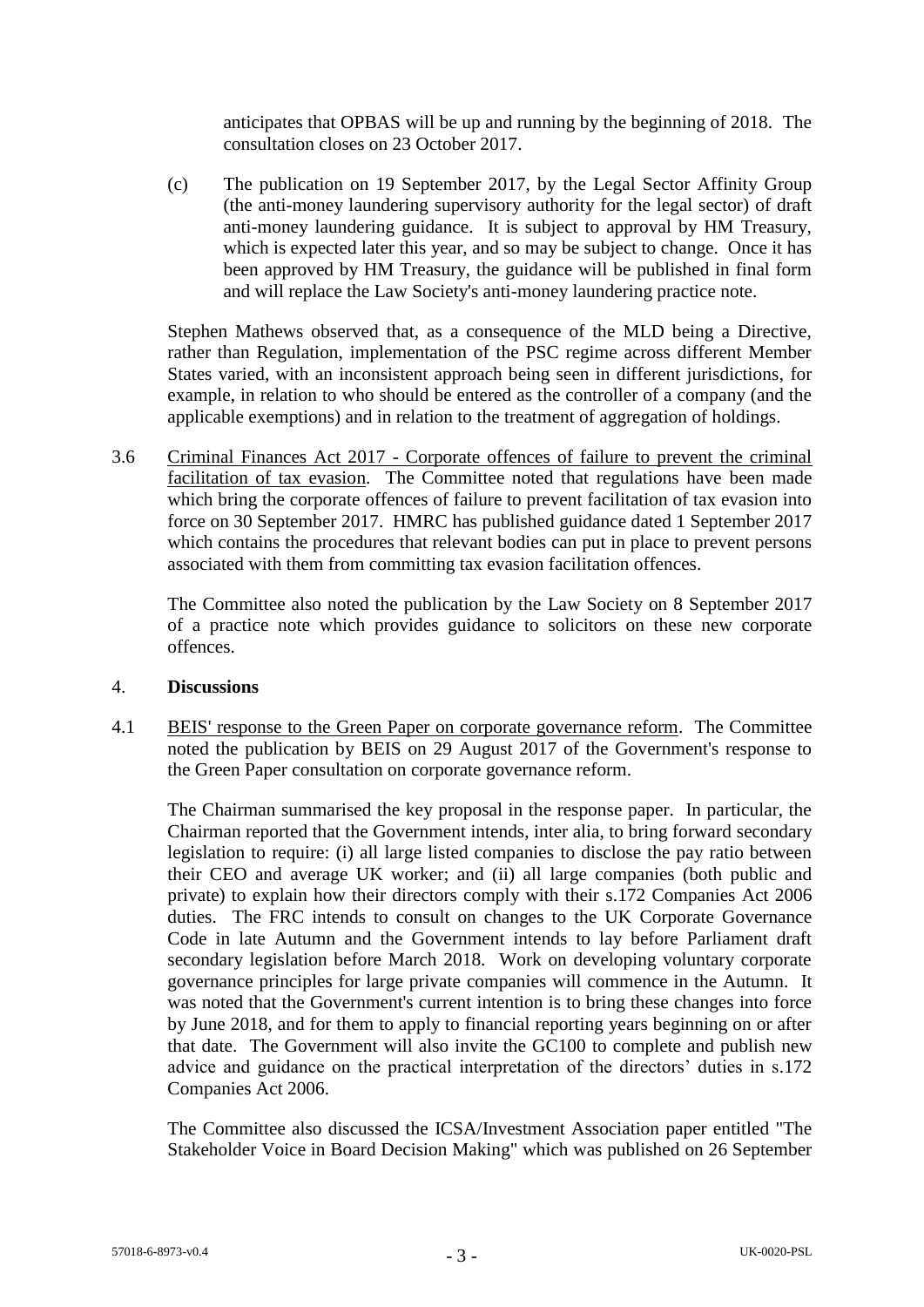2017 and provides advice to companies on how to identify their various stakeholder groups.

There were some concerns raised about the Government's proposals, built upon in the ICSA/Investment Association paper, that an independent director should be tasked with representing a particular group of stakeholders, or stakeholders generally, given that the role of any such director is to act independently. This independence may be compromised where he or she is expected to represent the interests of a particular stakeholder group.

The Committee also noted that companies and regulators should not lose sight of the fact that the directors' statutory and primary duty is to promote the success of the company for the benefit of its members. Any engagement with other stakeholder groups must take place within the wider framework of this duty and it may not be appropriate or necessary to engage with certain stakeholder groups about, for example, the company's M&A strategy.

The Committee will consider in due course both the changes to the Corporate Governance Code when the FRC publishes these and the work that the FRC intends to undertake in relation to share buy backs.

4.2 Meeting with the FCA. Victoria Younghusband summarised the discussions of a meeting held between the CLLS MAR Working Group and the FCA on 12 September 2017.

It was noted the FCA had raised an issue regarding (non-regulated) corporates that engage in own account trading and whether they are aware of their obligations under Article 16(2) MAR in regard to the prevention and detection of market abuse. The FCA highlighted Q6 of the ESMA Q&A which states that non-financial firms that, in addition to the production of goods and/or services, trade on own account in financial instruments as part of their business activities (e.g. industrial companies for hedging purposes) can be considered firms professionally arranging or executing transactions in financial instruments under Article 16(2) of MAR. The Chairman noted that this interpretation is very different from the interpretation that the FCA had applied under MAD. Murray Cox noted that ESMA's approach raises the question of whether ordinary course corporate treasury activities might be considered to be own account trading. Committee members agreed to consider this issue further and discuss it at the November meeting.

The Committee noted the FCA's change in its position on enforcement which was discussed at the meeting on 12 September and, in particular, the FCA's shift away from simply trying to secure successful prosecutions to referring more cases for open minded investigation. Committee members noted that they were seeing an increased number of requests for information being sent by the FCA to clients following the announcement of inside information (whether delayed or not).

The Committee discussed the question of whether, if an issuer announces inside information as soon as possible, is it still required to prepare an insider list? The conclusion was that it would be best practice to do so, given the obligation to prepare an insider list arises by reference to the existence of inside information and not by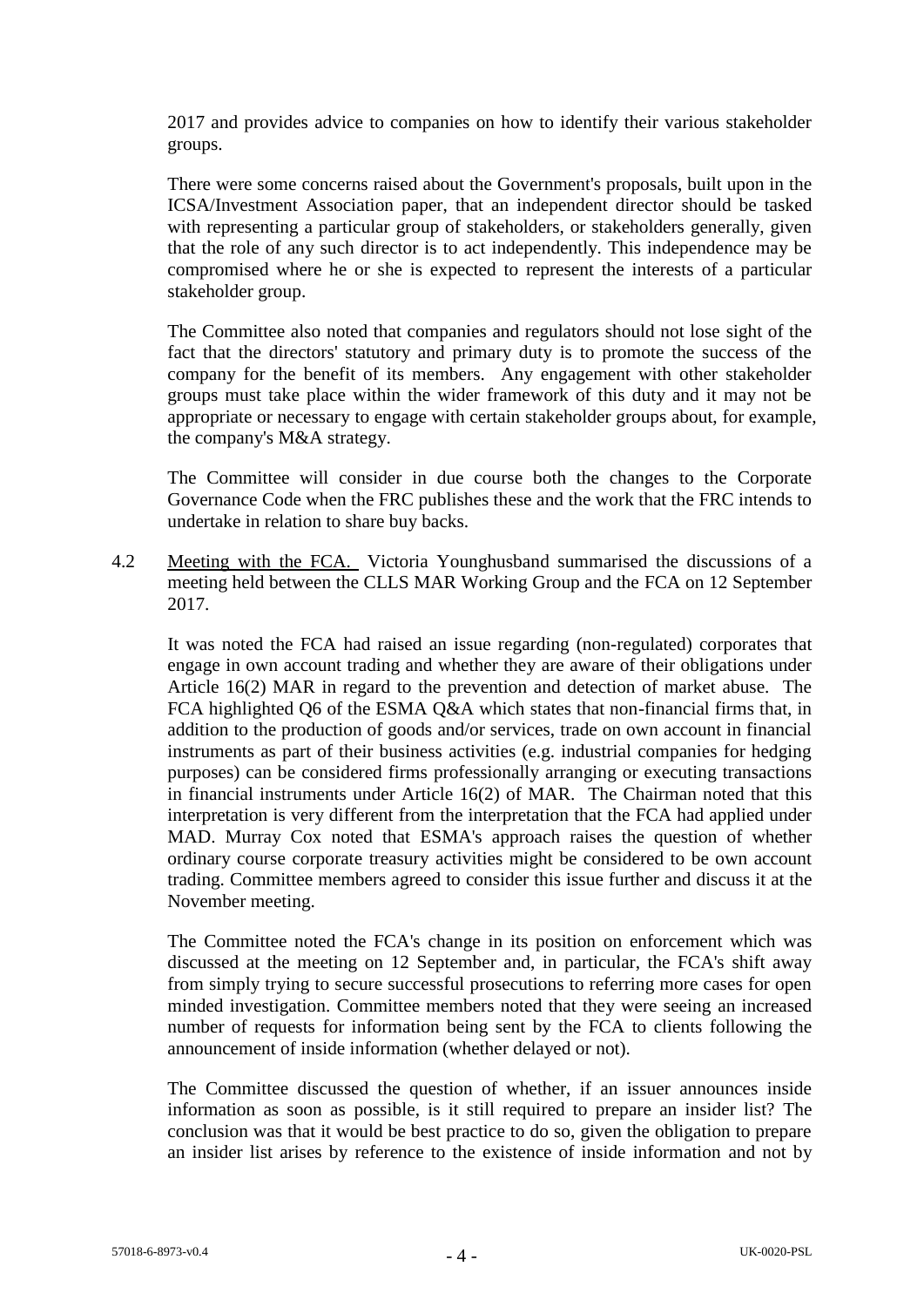reference to whether the issuer has delayed the announcement of any such information (Art 18, MAR).

Victoria Younghusband also reported that the FCA is keen to expand its engagement with the CLLS on MAR issues to encompass listing rules and Prospectus Directive/Regulation issues. The Chairman will discuss this suggestion with Jim Moran at the FCA and report back.

- 4.3 Brexit: Repeal Bill. The Committee noted that on 14 September 2017, the House of Lords Constitution Committee invited contributions to its inquiry on the European Union (Withdrawal) Bill. The Constitution Committee is seeking evidence on the detailed provisions of the Bill and their legal and policy effect. The inquiry will examine the constitutional implications of the Bill across the following three broad themes: (i) the relationship between Parliament and the executive; (ii) the rule of law and legal certainty; and (iii) the consequences for the UK's territorial constitution. The Committee agreed that it would not prepare a response to this call for evidence.
- 4.4 ICAEW consultation on prospective financial information. As reported at a previous Committee meeting, the ICAEW has put out a consultation paper on prospective financial information with a deadline of 31 October 2017. It was noted that William Underhill had kindly agreed to continue to lead on preparing a response and that any Members of the Committee interested in getting involved should let the Chairman know.
- 4.5 Takeover Panel consultation: Statements of intention and related matters. It was noted that on 19 September 2017, the Code Committee of the Takeover Panel published PCP 2017/2 setting out proposed amendments to the Takeover Code. These include: (a) requiring an offeror to make specific statements of intention with regard to research and development functions, the balance of the skills and functions of employees and management, and the location of the company's headquarters and headquarters functions; (b) bringing forward the requirement for an offeror to make statements of intention to the time of the announcement of its firm intention to make an offer; (c) introducing a requirement that an offeror must not publish an offer document for 14 days from the announcement of its firm intention to make an offer without the consent of the board of the offeree company; and (d) requiring offerors and offeree companies to publish reports on post-offer undertakings and post-offer intention statements given during the course of an offer. There was a brief discussion of some of the key points raised in the PCP. The Takeovers JWG will discuss the consultation and prepare a response in advance of the 31 October deadline.
- 4.6 Publication of draft text of Omnibus 3 Regulation amending the Prospectus Regulation. It was noted that the Commission has published draft text for the Omnibus 3 Regulation which contains proposed amendments to the Prospectus Regulation. In particular, the Commission has identified certain types of prospectuses which, due to the nature of the securities and issuers concerned, involve a level of technical complexity and potential risks of regulatory arbitrage which, in the Commission's view, means their centralised supervision and approval by ESMA would achieve more effective and efficient results than their supervision at national level.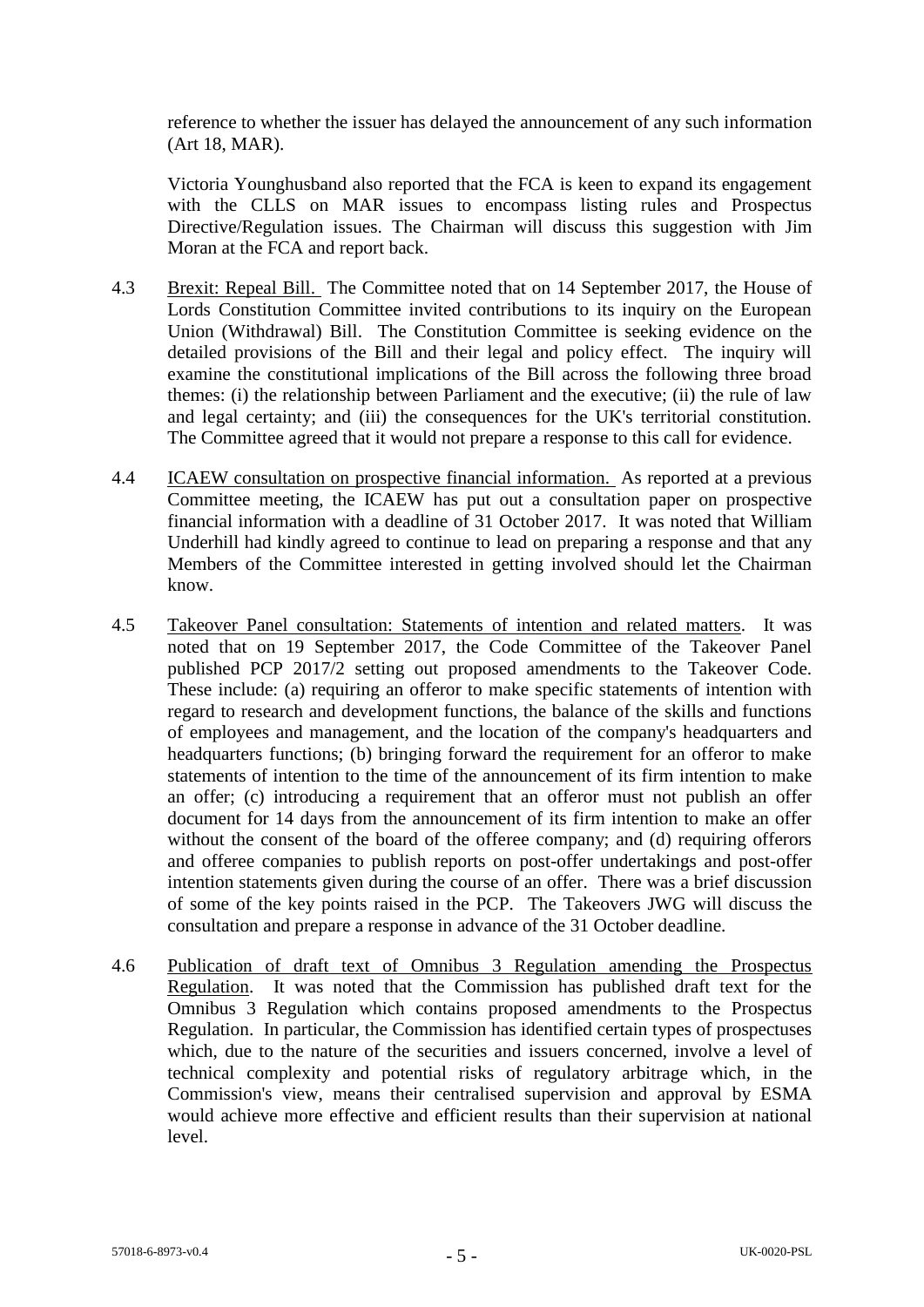The Committee noted that the proposed centralised categories for ESMA scrutiny and approval are: (A) prospectuses drawn up by EU entities for: (i) non-equity prospectuses on regulated market (or segments thereof) only accessible by qualified investors; and (ii) asset backed securities; (B) prospectuses drawn up by EU: (i) property companies; (ii) mineral companies; (iii) scientific research based companies; and (iv) shipping companies; and (C) prospectuses drawn up by third country issuers in accordance with Article 28 of the Prospectus Regulation. (Article 2(m)(iii) in the definition of Home Member State (HMS), which would have applied to third country issuers, is deleted; the HMS for third country issuers becomes, effectively, ESMA.).

The Chairman commented that the proposals had surprised many, coming out of the blue, and that it was thought likely that there might be opposition to them in the European Parliament.

4.7 Electronic AGMs: whether s.311(1)(b) Companies Act 2006 requires a physical location to be stated as the "place of the meeting"?

Stephen Mathews reported that an opinion had been obtained by Allen & Overy from leading counsel who, whilst acknowledging that the law is not clear on this point, was of the view that the better interpretation of s.311(1)(b) (which requires the notice of a general meeting of a company to state the place of the meeting) requires a physical location to be stated in the notice of meeting, failing which the notice is not valid and the meeting not properly convened (thereby invalidating proceedings carried on at the meeting). It would therefore follow that if a shareholder turned up at the physical meeting place then they must be able to participate in the meeting consistent with the decision in *Byng v London Life Association Ltd* [1990] Ch. 170. It was noted that this opinion contradicted the opinion from counsel that had supported the approach adopted by Jimmy Choo plc in holding an entirely virtual AGM.

Given that this point is untested by the Courts, the Committee was of the view that it would be necessary to advise clients of the risk involved in holding a wholly virtual meeting. The Committee noted that, in light of this advice, the costs and administrative burden of having to provide a physical location with the IT support to enable participation if shareholder(s) were to turn up at that physical location, may outweigh the benefits of trying to hold a meeting electronically for some companies.

## 5. **Recent developments**

## 5.1 **Company Law**

The Committee noted that on 12 August 2017 (and updated on 20 September 2017), Companies House issued a press release announcing that it will no longer issue certificates of incorporation for overseas companies, Societates Europaeae (SEs) or unregistered companies and that anyone who has bought these products for the above companies directly from Companies House is entitled to a refund.

## 5.2 **Corporate Governance**

The Committee noted that on 27 July 2017, the Pre-Emption Group issued a statement confirming that it does not intend to change the pre-emption thresholds set out in its 2015 Statement of Principles following changes made by the Prospectus Regulation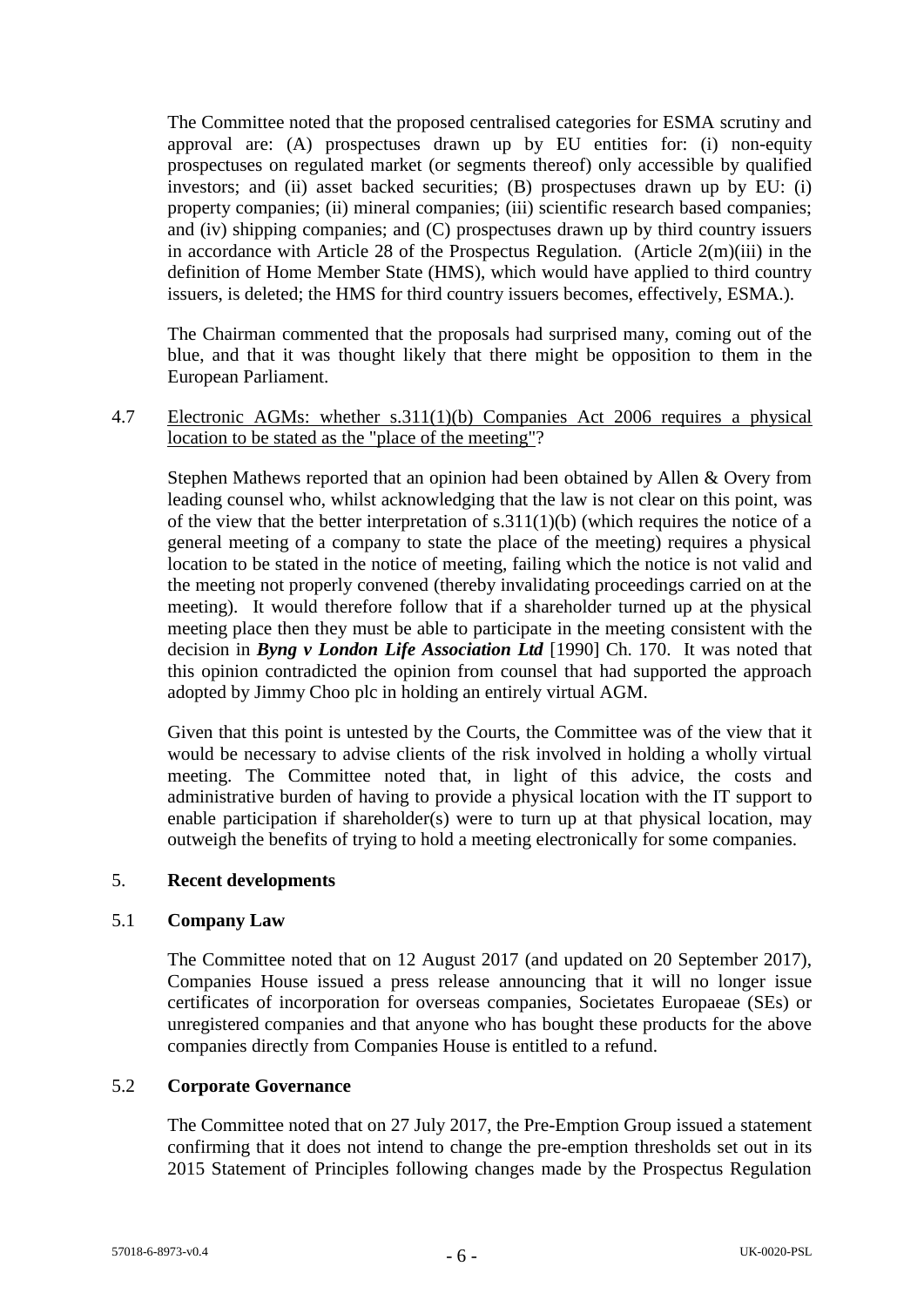which increase the exemption from the obligation to publish a prospectus on admitting further securities to trading from 10% to 20%.

The Committee noted that on 3 August 2017, the FRC issued a press release stating that it has removed the Tier 3 categorisation for signatories to the UK Stewardship Code (i.e. those who required significant reporting improvements) on the basis that it was no longer required (the FRC had engaged with Tier 3 signatories and about 20 had improved their statements to Tier 1 or Tier 2 standard, whilst the other half had chosen to remove themselves from the list of signatories).

The Committee noted that on 13 September 2017, the FCA published amendments to the FCA Handbook Glossary and Listing Rules to ensure that the Listing Rules enable issuers to report against the correct version of the UK Corporate Governance Code in line with their annual reporting period and that such amendments came into force on 13 September 2017.

## 5.3 **Reporting and Disclosure**

The Committee noted that on 26 July 2017, the FRC published a factsheet on nonfinancial reporting which provides an overview of the regulations implementing the EU Directive on disclosure of non-financial and diversity information.

The Committee noted that on 15 August 2017, the FRC published a consultation paper setting out draft amendments to its Guidance on the Strategic Report aimed at updating the existing Guidance to: (i) reflect changes arising from the UK implementation of the EU Directive on disclosure of non-financial and diversity information; (ii) enhance the linkage between s.172 Companies Act 2006 and the purpose of the strategic report; and (iii) make targeted improvements to certain areas of the Guidance to reflect key developments in corporate reporting. Given that the FRC will amend this Guidance in light of the Government's response to the Green Paper, the Committee does not intend to submit a response to this consultation paper.

## 5.4 **Equity Capital Markets**

The Committee noted that on 31 July 2017, the LSE published a consultation on the amendments to the Rules of the LSE in preparation for MiFID II and following a general rulebook review. The proposed effective date for the new rules is 3 January 2018.

The Committee noted that on 23 August 2017, the QCA published a press release inviting comment on the first edition of its position paper setting out its vision for the future of the UK market structure for small and mid-sized quoted companies.

The Committee noted that on 31 August 2017, the FCA published Primary Market Bulletin (PMB) No. 18 to consult on changes to the UKLA Knowledge Base and, in particular, proposing new technical guidance on sponsor obligations. It was noted that the Joint Listing and Prospectus Rules Working Party chaired by Richard Ufland had organised a call to discuss PMB and the draft technical guidance notes in order to prepare a response which would be submitted to the FCA.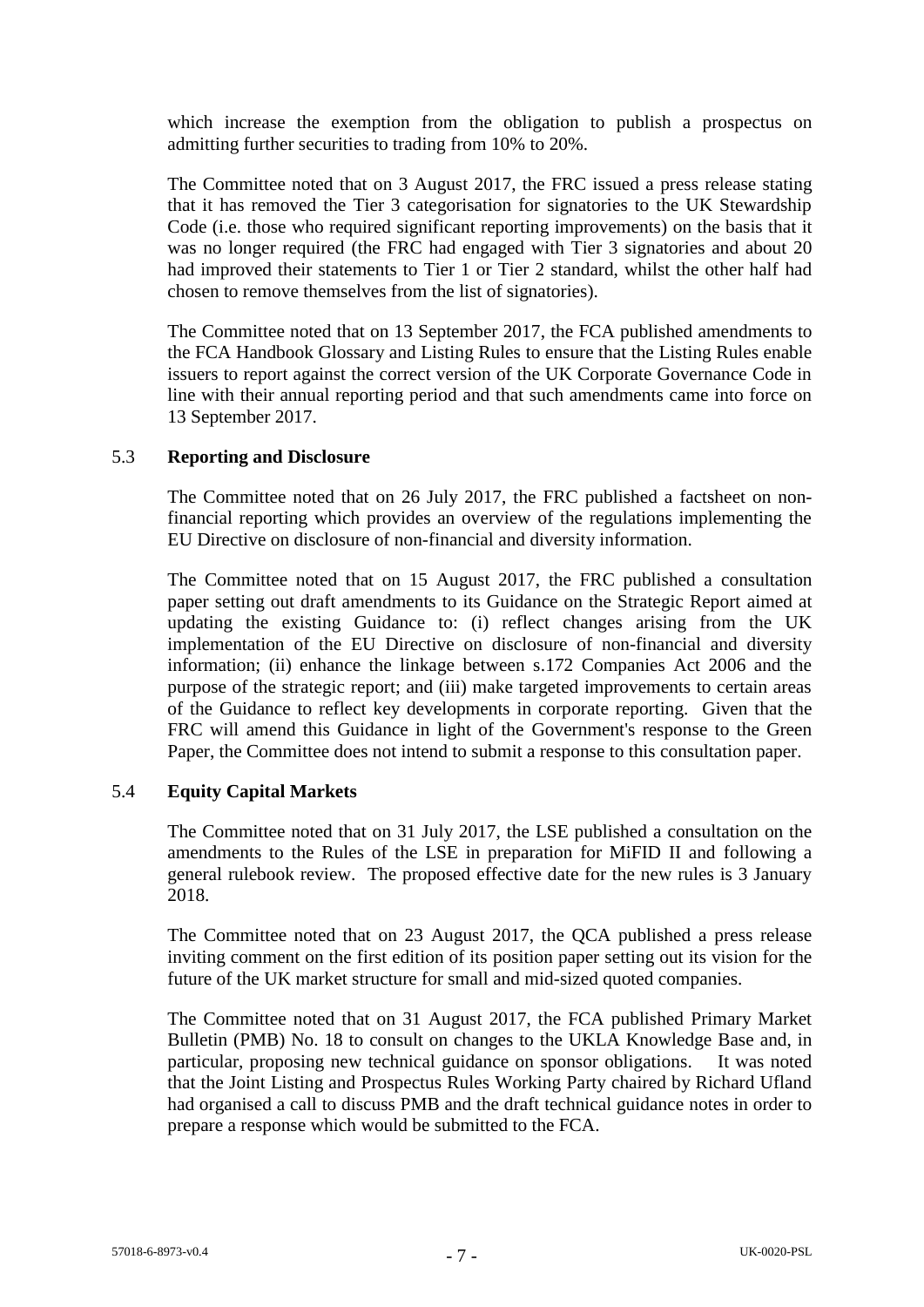The Committee noted that on 1 September 2017, the FCA issued Quarterly Consultation Paper No. 18 (CP 17/32), which consults on various proposed amendments to the FCA Handbook. The consultation paper does not contain any proposed amendments to the Listing Rules, Prospectus Rules or Disclosure Guidance and Transparency Rules.

The Committee noted that on 18 September 2017, the FCA published Market Watch No. 53 which focuses on matters relating to the coming into effect of MiFID II on 3 January 2018, including the requirement that, from that date, all firms subject to MiFID II transaction reporting obligations and their eligible clients must have a Legal Entity Identifier or 'LEI'.

The Committee noted that on 22 September 2017, the LSE published its annual 2018 Dividend Procedure Timetable.

## 5.5 **MAR**

The Committee noted the publication on 1 September 2017 of an updated version of ESMA's Q&A on MAR. Changes include new detailed answers on: (i) the scope of the financial instruments subject to the market sounding regime under MAR; and (ii) the persons subject to the obligation to maintain insider lists.

The Committee noted the results of the poll, carried out among GC100 member and available via Practical Law, to find out how member companies have dealt with some of the requirements of MAR over the last year.

#### 5.6 **Accounting**

The Committee noted that on 28 July 2017, the FRC published a report entitled "Developments in Audit 2016/17" and an accompanying summary report.

The Committee noted that on 25 August 2017, HM Treasury issued a consultation on draft regulations to increase, with effect from the tax year commencing on 6 April 2018, the thresholds below which co-operatives and community benefit societies are able to disapply the requirement to conduct an audit.

#### 5.7 **Miscellaneous**

The Committee noted the speech by Andrew Bailey, Chief Executive of the FCA on 27 July 2017 indicating that LIBOR is likely to cease to exist by the end of 2021.

The Committee noted the publication by the Competition and Markets Authority on 5 September 2017 of the following updated guidance designed to further improve the merger process for businesses: (i) additional guidance on the CMA's use of initial enforcement orders; (ii) changes to the merger notice form; and (iii) minor amendments to the guidance on the CMA's mergers intelligence function.

The Committee noted that the Data Protection Bill 2017 had had its first reading in the House of Lords on 13 September 2017.

The Committee noted that BEIS had laid a draft of The Business Contract Terms (Assignment of Receivables) Regulations 2017 before Parliament and that the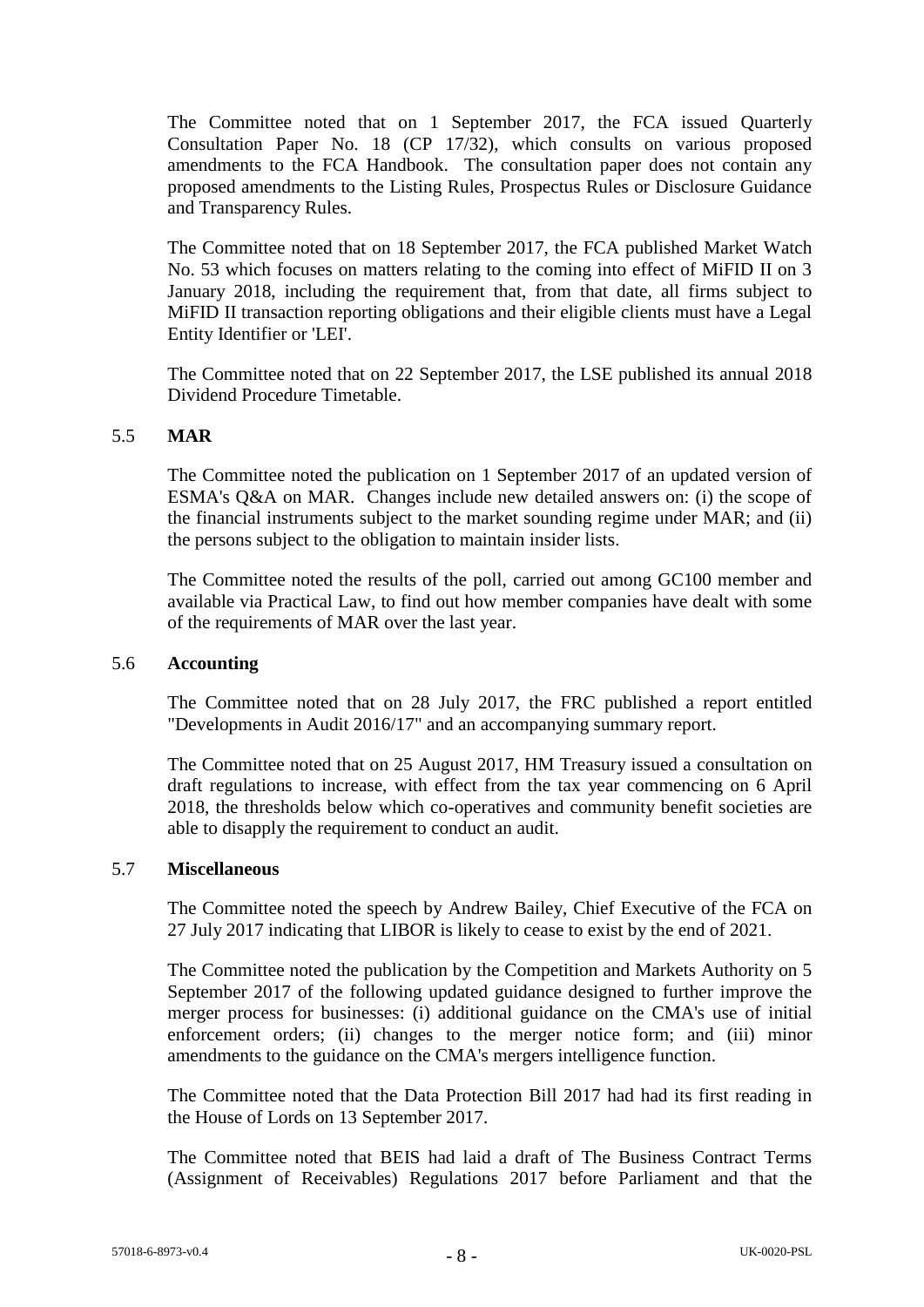Regulations would render ineffective terms in contracts which prohibit or restrict assignments of receivables. It was noted that certain contracts are excluded from the ambit of the Regulations, such as (a) contracts for prescribed financial services, (b) contracts concerning interests in land and (c) contracts where one or more of the parties is acting for purposes outside of a trade, business or profession and (d) contracts the law applicable to which is the law of England Wales or the law of Northern Ireland only by choice of the parties (and apart from that choice would be the law of Scotland or some country outside the UK). It was noted that a date for approval of the draft Regulations had not yet been scheduled.

The Chairman noted that although the draft Regulations reflected a number of drafting changes, the precise ambit of the Regulations remain unclear and potentially very broad. The Chairman commented that, although not expressly excluded from the ambit of the Regulations, the correct interpretation seemed to be that share sale and purchase agreements and asset purchase agreements are not contracts for the sale of goods, services or intangible assets and, as such, should not be caught by the Regulations. It seemed more open to question, however, whether transitional service agreements could be caught. There was broad agreement with these views but due to time constraints, the Chairman suggested that the Committee should discuss this topic in greater detail at the November meeting.

#### 5.8 **Cases**

The Committee noted the following cases:

- (a) *(1) Liontrust Investment Partners LLP (2) Liontrust Investment Services Limited (3) Liontrust Asset Management PLC and others v Eoghan Flanagan [2017] EWCA Civ 985.* The Court of Appeal held that a side letter to an LLP agreement that stated that "The notice period.... is six months.... such notice to expire no earlier than [4 October 2013]" meant that six months' notice was required, and not at least six months' notice. Therefore, the 14 months' notice which had been given was not valid and it was not open to Liontrust to operate the garden leave provisions more than six months before 4 October 2013. The Court of Appeal accepted that the meaning was dependent on the context, but there was nothing in the context in this case that required any departure from the literal meaning.
- (b) *Richard Charles Fox-Davies v Burberry PLC [2017] EWCA Civ 1129.* The Court of Appeal had to decide whether the request for a copy of Burberry's register of members pursuant to s.116 Companies Act 2006 by Richard Fox-Davies, who ran a lost shareholder tracing business, was made for a proper purpose. It was held unanimously that the request in this case was not made for a proper purpose. The Court of Appeal reiterated its decision in *Burry & Knight Ltd v Knight [2014] EWCA Civ 604* that, when considering whether a purpose was improper for the purposes of s.116 Companies Act 2006, the manner in which the purpose was to be carried out was relevant. It was noted that the business of tracing lost shareholders itself is not regarded as an improper purpose, however, in this case, the fact that the requesting party had not disclosed to the court during the litigation the fee structure that would apply and did not, as a matter of business practice, disclose his fees to untraced members until they had signed up to his terms, was held to be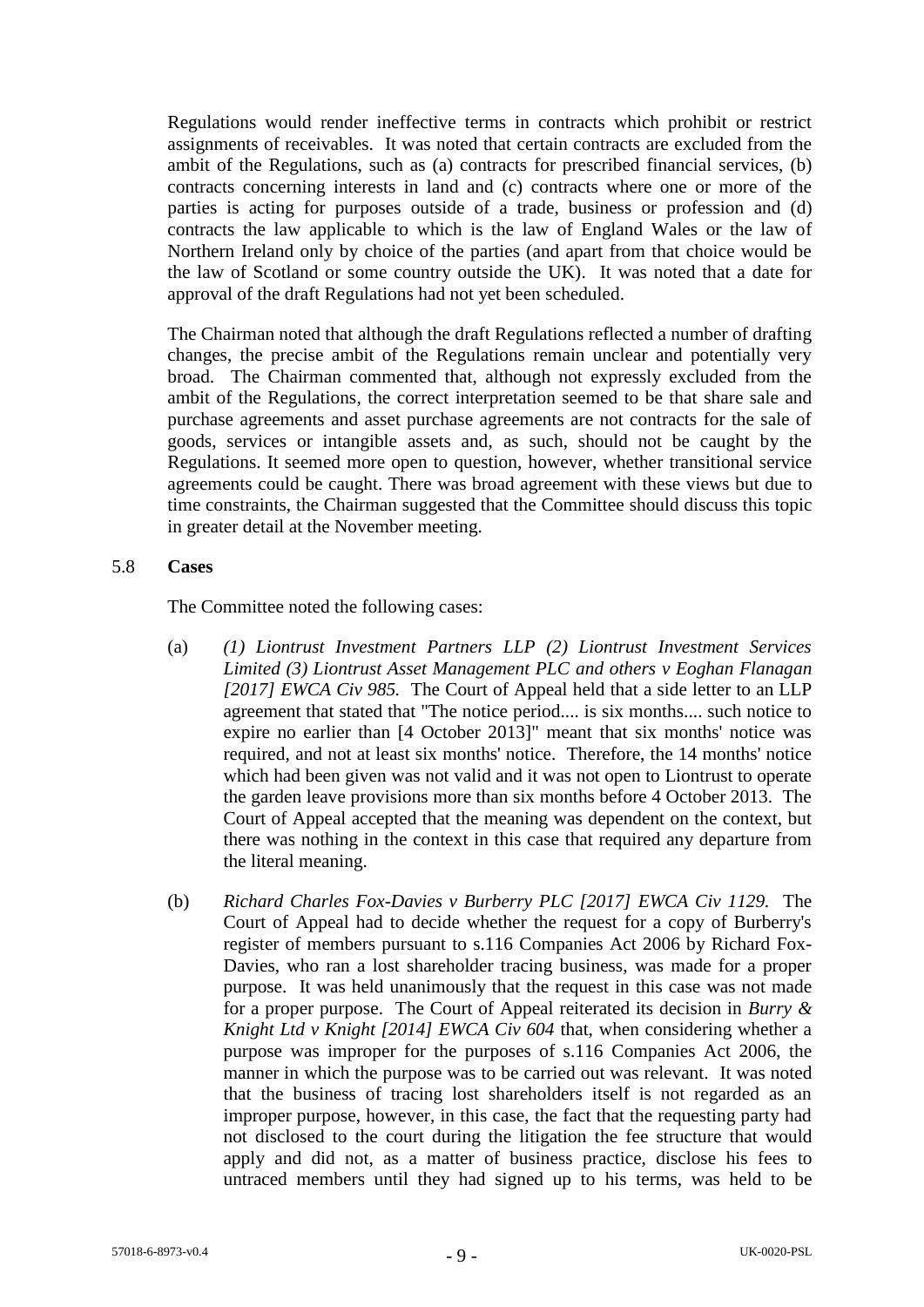sufficient to make the otherwise proper purpose of reuniting missing shareholders with their shareholdings, an improper one.

- (c) *Randhawa & Anor v Turpin & Anor [2017] EWCA Civ 1201.* The Court of Appeal held that the *Duomatic* principle simply could not apply in a situation where one of the registered shareholders was a company which did not exist because it had been dissolved. The *Duomatic* principle requires the consent of all the registered shareholders and the dissolved company was incapable of consenting. The court made no decision on whether the consent of a beneficial owner of shares is sufficient for *Duomatic* purposes if there is nobody entitled to agree on behalf of the registered shareholder. It was also held that the company did not become a single member company even though the company which was the other registered shareholder has been dissolved. It was held that: (i) the word 'member' in regulation 40 of Table A and the single member company provisions in the Companies Act 2006 includes "any member registered on the company's register, whether alive or dead, and, if corporate, whether subsisting, in an insolvency procedure or dissolved"; and (ii) the sole director did not have the right to appoint the joint administrators under paragraph 22(2) Schedule B1 Insolvency Act 1986 where the quorum provisions for board meetings in the company's articles was two.
- (d) *M&G Broad European Loan Fund Limited v Hayfin Capital Luxco 2 SARL [2017] EWHC 1756 (Ch).* In an application for summary judgment, the High Court held that a pre-emption right in a shareholders' agreement that required the transfer notice to include the material terms on which the sale to the third party was to be effected did not mean that the terms of the proposed acquisition by the third party of the transferring shareholder's share of the debt owed by the company were "material terms" which had to be included in the transfer notice. The pre-emption right only concerned the shares, so it was only the terms relating to the sale of the shares that were material for the purposes of the shareholders' agreement. It was noted that it had not been argued that the price to be paid for the debt affected the price of the shares.
- (e) *Garlsson Real Estate SA, in liquidation, and others v Commissione Nazionale per le Società e la Borsa (Consob) (Case C-537/16)*. On 12 September 2017, Advocate General Campos Sánchez-Bordona delivered an opinion following a request for a preliminary ruling from the Corte suprema di cassazione (Supreme Court of Cassation, Italy). The opinion states that Article 50 of the Charter of Fundamental Rights of the European Union does not permit double administrative and criminal punishment of the same unlawful conduct consisting of market abuse, when the applicable administrative penalty is of a substantively criminal nature and the duplication of proceedings against the same person in respect of the same acts is provided for without establishing a procedural mechanism which prevents such duplication. Article 50 provides that no one shall be liable to be tried or punished again in criminal proceedings for an offence for which he or she has already been finally acquitted or convicted within the European Union in accordance with the law.